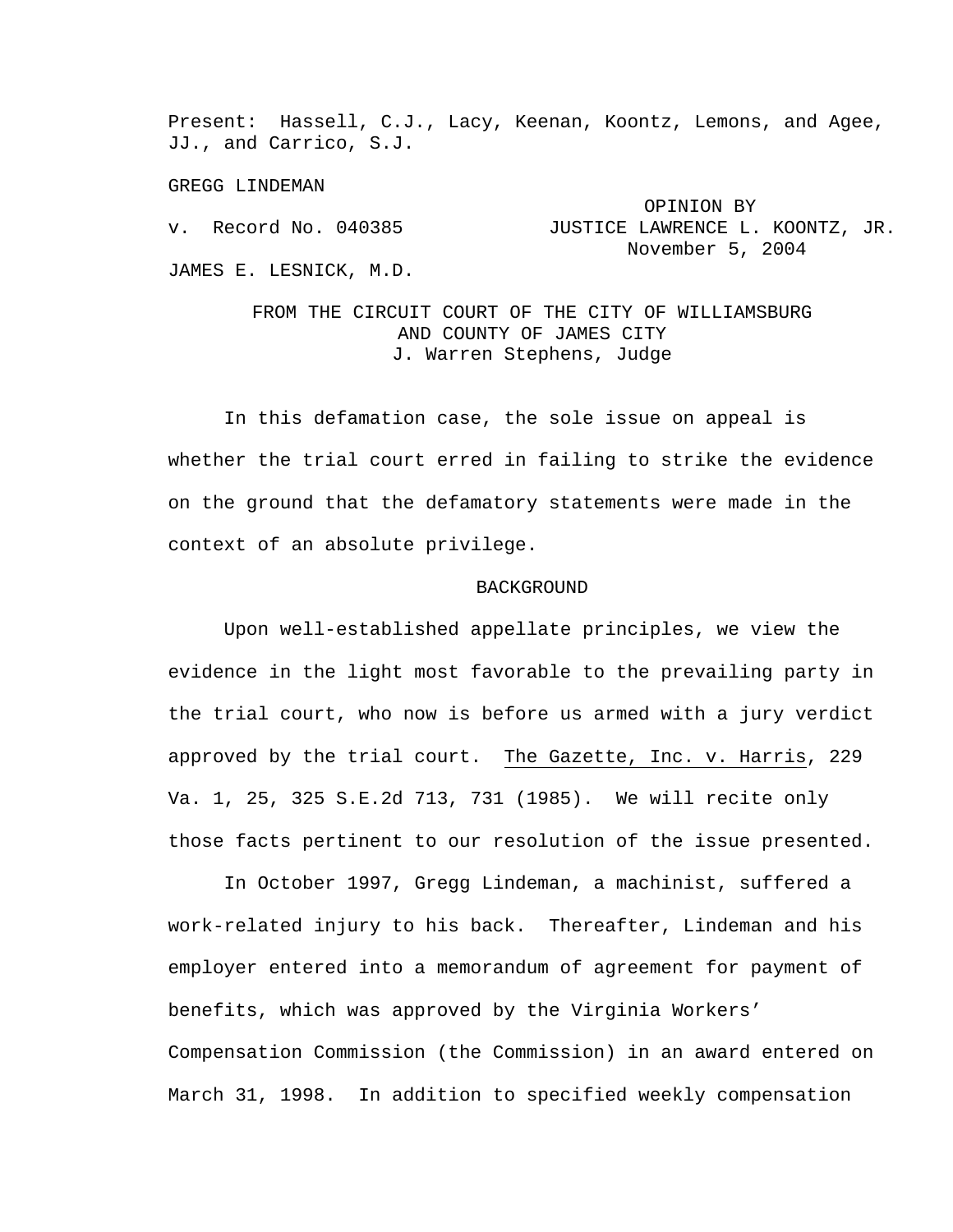"during incapacity," the award provided for medical benefits "as long as necessary." The insurance company that administered the employer's self-insured workers' compensation program considered the provision for medical benefits in the award to be "potentially for [Lindeman's] lifetime."

In January 1998, Lindeman was referred to James E. Lesnick, M.D., a neurosurgeon, for treatment regarding Lindeman's workrelated injury. Lindeman complained of back and leg pain and, ultimately, Dr. Lesnick performed a spinal fusion surgery on Lindeman. Responding well to the surgery, Lindeman was able to return to work with certain restrictions. However, in July 1999, Lindeman contacted Dr. Lesnick and complained of renewed back and leg pain. Dr. Lesnick ordered a course of physical therapy to which Lindeman responded well. Lindeman returned to see Dr. Lesnick in June 2000 again complaining of back and leg pain. Although Dr. Lesnick discussed possible alternate treatment options with Lindeman at that time and referred him to another specialist, Lindeman became dissatisfied with Dr. Lesnick as his treating physician and stopped seeing him.

At about this same time, Linda Harris, Lindeman's girlfriend, suggested that Lindeman consult with Hallett H. Mathews, M.D., an orthopedic surgeon, regarding his continued complaints of back and leg pain. Later in the summer of 2000, Lindeman contacted his employer and its insurance company and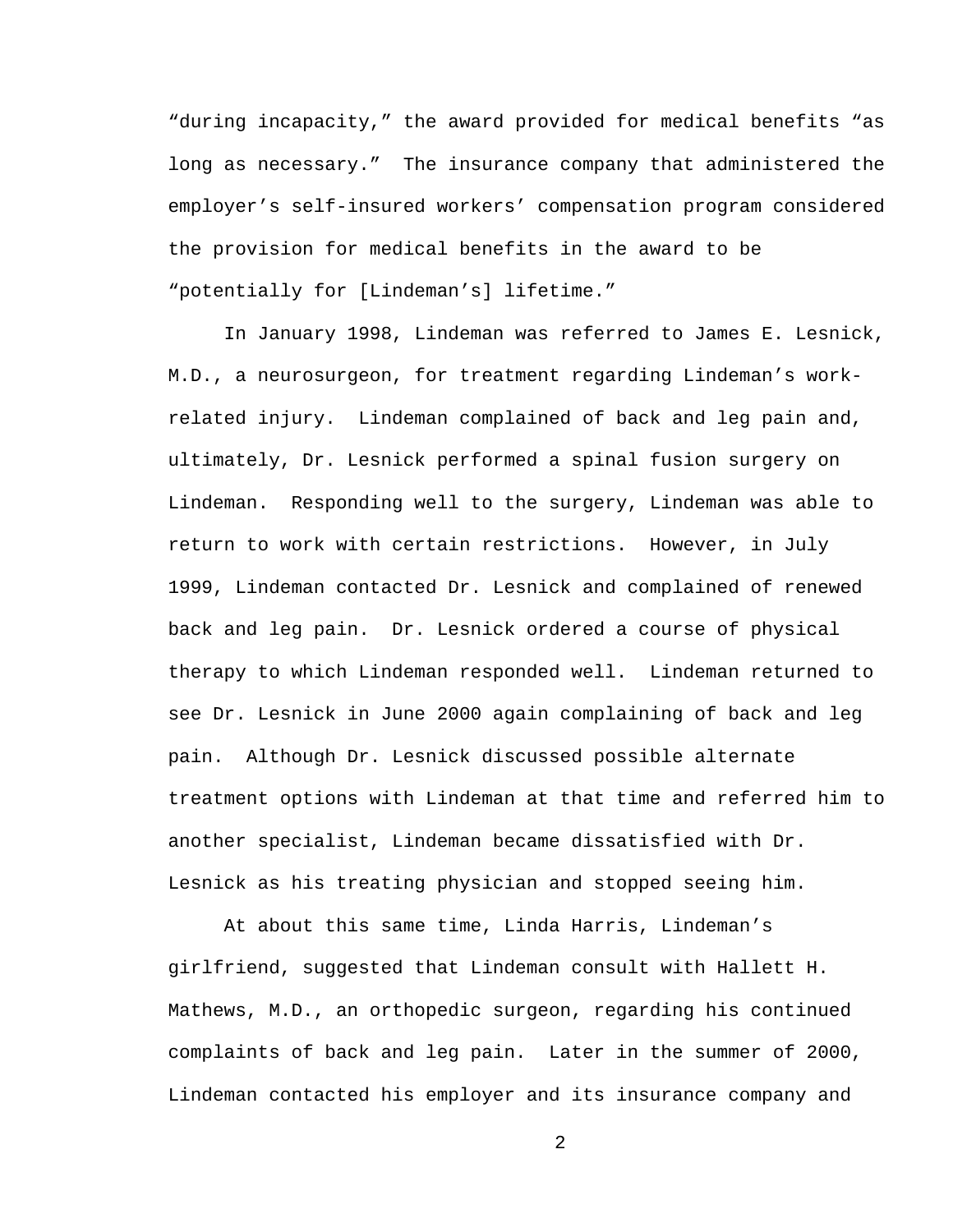requested that Dr. Mathews be designated as his authorized treating physician in place of Dr. Lesnick. He was advised essentially that, without a referral by Dr. Lesnick, any treatment by Dr. Mathews would be at Lindeman's expense and not covered by the 1998 compensation award.

Lindeman contacted Kevin P. Shea, an attorney, requesting that Shea represent him regarding his continued receipt of benefits under the award. Lindeman indicated to Shea that he was working in a light duty position, but that his employer wanted to return him to a full duty position. Lindeman also advised Shea that he did not feel capable of returning to full duty and that he wanted to have a new physician designated as his treating physician. Lindeman was terminated by his employer on September 7, 2000.

Subsequently, on September 20 and again on October 4, 2000, Dr. Mathews examined Lindeman for the purpose of providing an opinion regarding his future treatment. Harris, who was also a patient of Dr. Mathews, accompanied Lindeman during these examinations and took notes. Memoranda purporting to reflect the couple's impressions of Dr. Mathews' examinations of Lindeman were subsequently prepared and provided by Lindeman to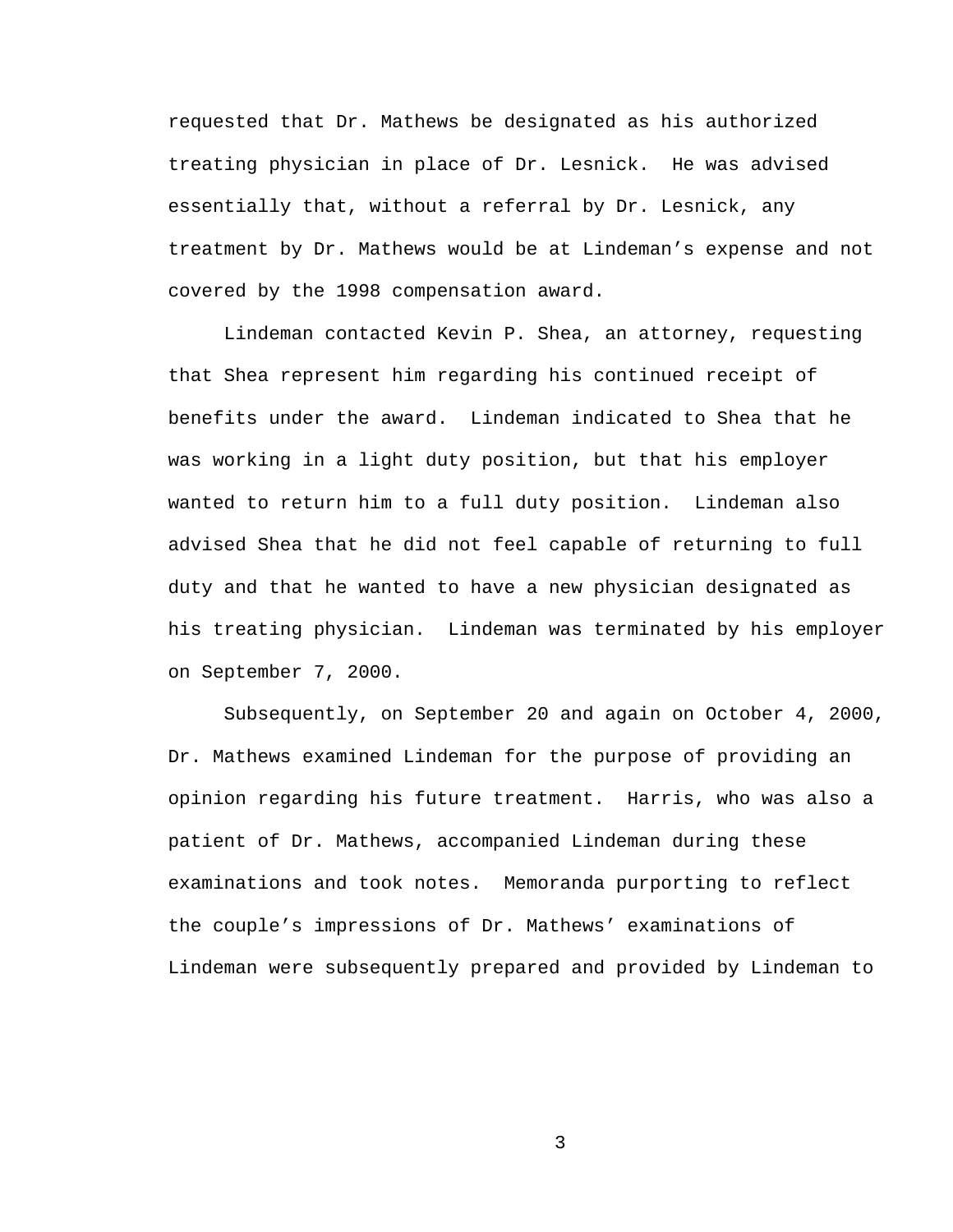Shea in the presence of Harris. $^1$  These memoranda contained the defamatory statements that became pertinent to the present case.

One of the memoranda contained a statement that Dr. Mathews had said that "Dr. Lesnick was 'about to go under' with his medical practice because he can't get any patients [and] Lesnick was 'undereducated' and . . . didn't have enough training prior to starting to perform this type of fusion [surgery]." The other memorandum contained statements attributed to Dr. Mathews that "it is 'a crime' for Dr. Lesnick" not to admit the failure of the spinal fusion surgery performed on Lindeman, that "Dr. Lesnick decided to ignore the facts and just send Gregg back to work because [Dr. Lesnick] was instructed to do so" by Lindeman's employer and its insurance company, and that Dr. Lesnick "appear[s] to be 'in the pocket' of employers and Workman's Comp carriers for the purpose of returning employees to work . . . whether or not the patient is physically able to safely resume his work duties."

Apparently through inadvertence, Shea forwarded these memoranda to the insurance company that administered the workers' compensation program of Lindeman's employer. The

i<br>Li

 $^{\rm 1}$  Harris would later testify that she did not prepare these memoranda and that Dr. Mathews had not said anything "derogatory" about Dr. Lesnick.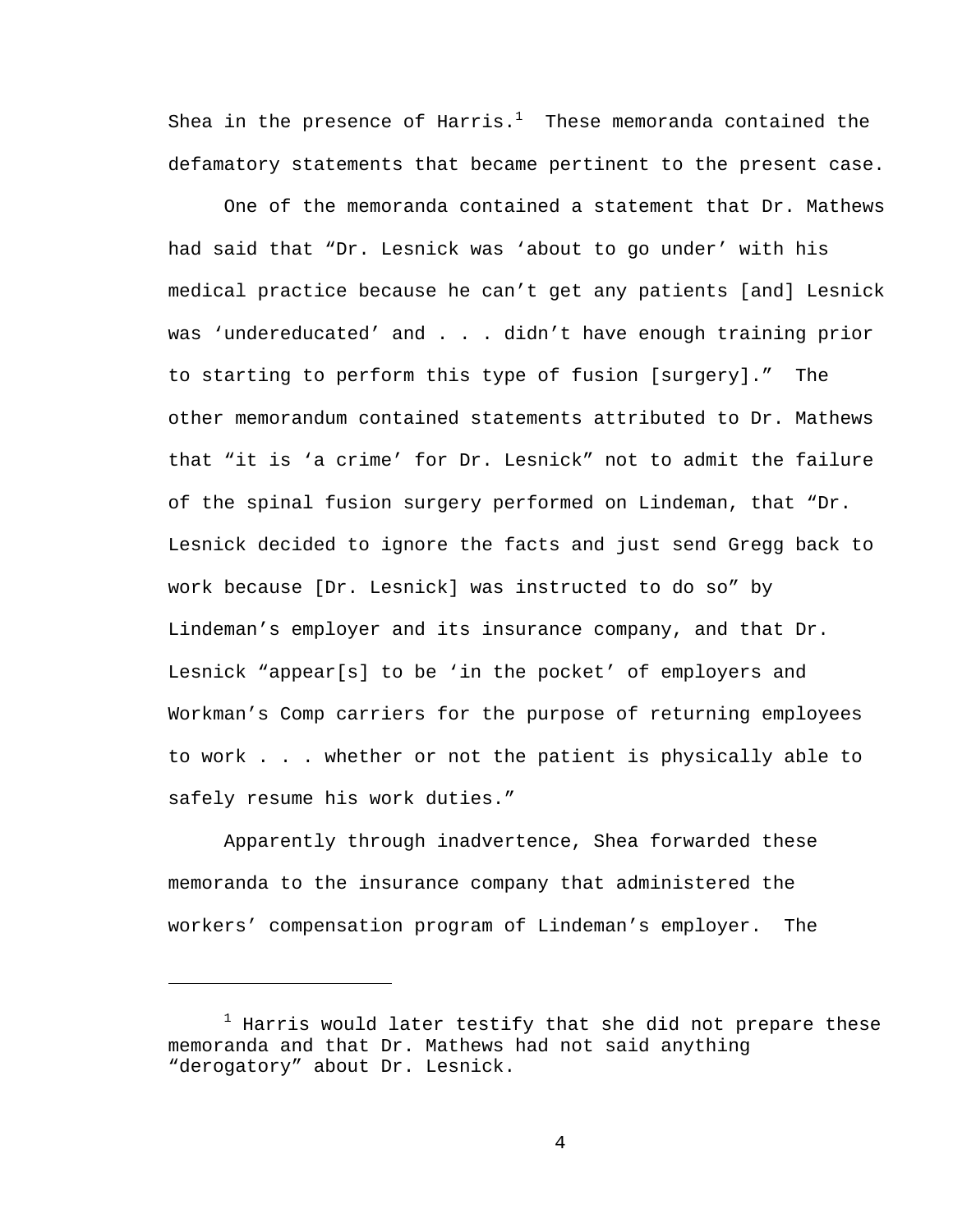insurance company in turn forwarded the memoranda to the employer, which then forwarded them to Dr. Lesnick.

On June 26, 2001, Dr. Lesnick filed a motion for judgment in the Circuit Court of the City of Williamsburg and County of James City (the trial court) against Lindeman, Dr. Mathews, and Shea. $^2$  Relevant to the issue raised in this appeal, Dr. Lesnick alleged that he was defamed by Lindeman's communication of the memoranda to Shea. Dr. Lesnick alleged, among other things, that Lindeman knew that the statements in the memoranda were false or that he lacked reasonable grounds to believe that they were true and that publication of the statements created a substantial danger to Dr. Lesnick's professional reputation. Dr. Lesnick sought compensatory damages in the amount of \$2,000,000 and punitive damages of \$350,000.

In an amended grounds of defense, Lindeman denied that the delivery of the memoranda to Shea constituted a publication. He further asserted that "presentation of the memos to his personal attorney who was representing him in matters related to his care and treatment by Dr. Lesnick and his workers' compensation claim are absolutely privileged and therefore no defamation occurred."

i<br>Li

<sup>&</sup>lt;sup>2</sup> Shea was dismissed from the lawsuit by nonsuit prior to trial. The jury ultimately returned a verdict against Dr. Mathews; however, Dr. Mathews did not join in this appeal.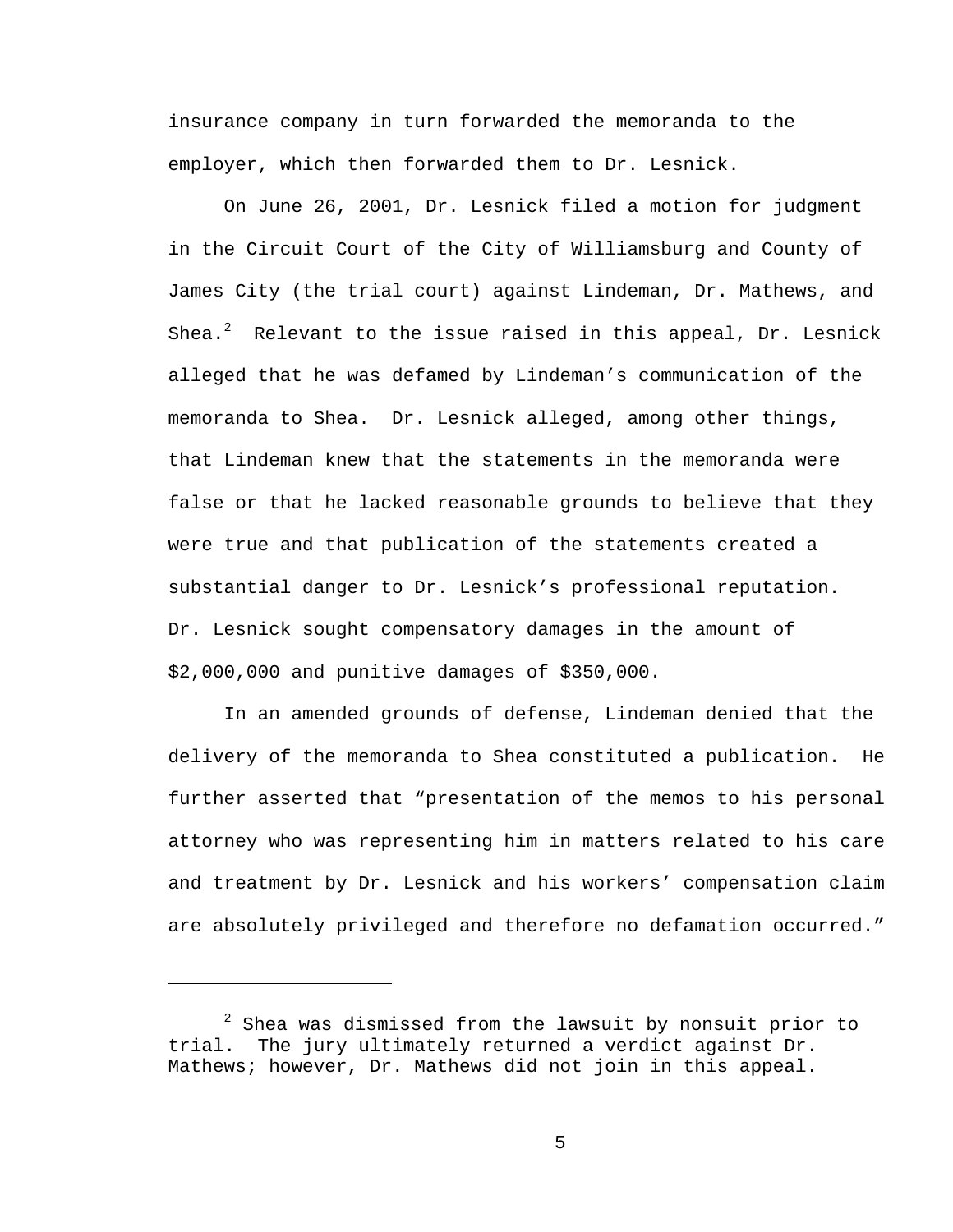A five-day jury trial commenced in the trial court on October 27, 2003. At the conclusion of the presentation of Dr. Lesnick's evidence, Lindeman moved to strike the evidence on the ground that the communication between Lindeman and Shea was absolutely privileged and, thus, not actionable as defamation. Lindeman argued that "absolute judicial privilege" applied to any statement made that is relevant to a judicial or quasijudicial proceeding, and that Lindeman's communication of the memoranda to Shea was relevant to his ongoing workers' compensation claim.

Dr. Lesnick responded that this privilege does not extend to "any communication ancillary to, introductory to or somehow related to a judicial or quasi-judicial proceeding uttered outside the confines of that proceeding." Dr. Lesnick further contended that even if the privilege were to apply to relevant communications outside the confines of a judicial or quasijudicial proceeding, there was no ongoing proceeding in this case because Lindeman's workers' compensation claim had already been resolved and there were no matters pending before the Commission at the time Lindeman gave the memoranda to Shea. The trial court overruled Lindeman's motion to strike.

At the conclusion of the presentation of all the evidence, Lindeman renewed his motion to strike, and the trial court again overruled it. The case was submitted to the jury, which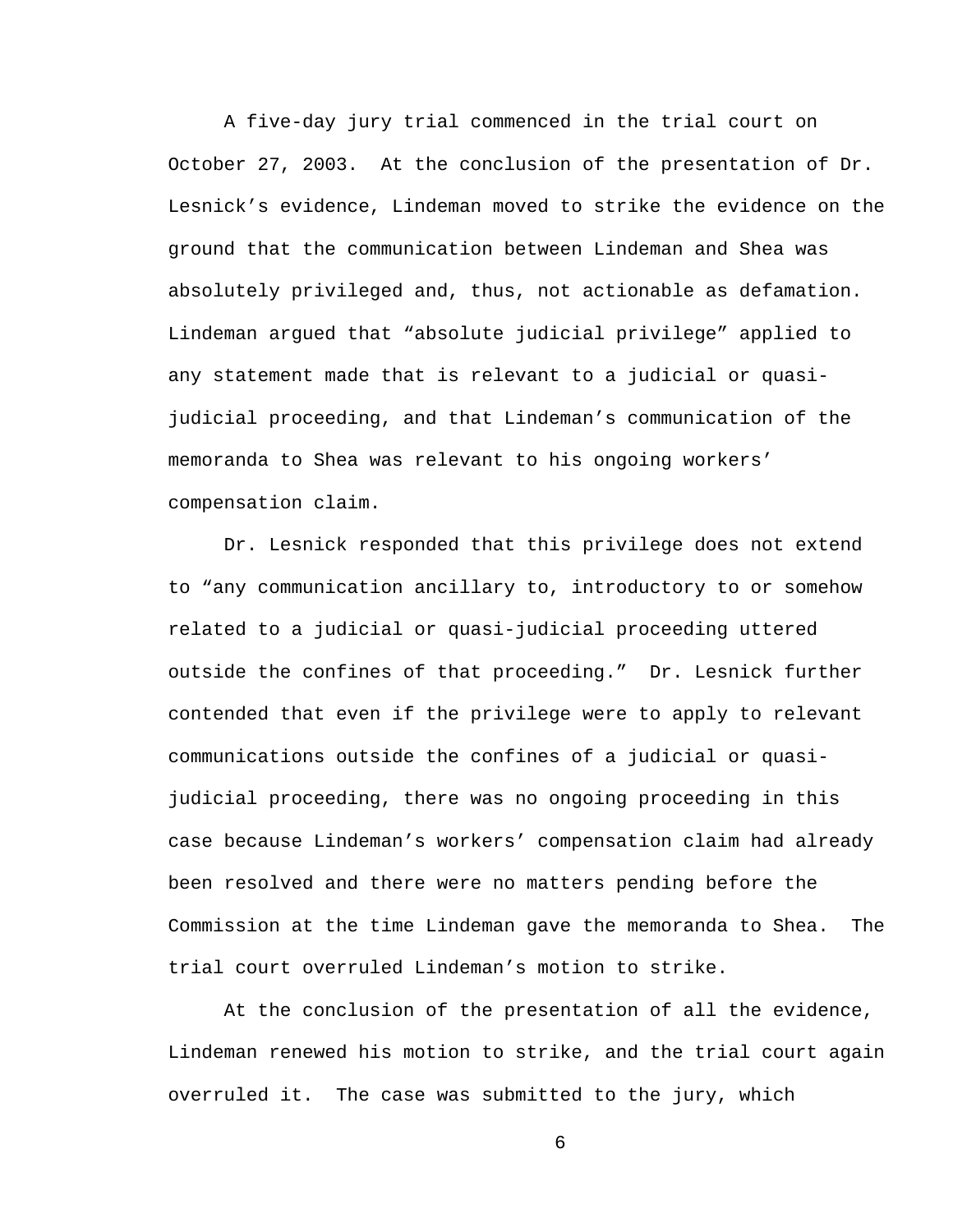returned verdicts for Dr. Lesnick against Lindeman and Dr. Mathews for \$350,000 in compensatory damages, and punitive damages against Lindeman and Dr. Mathews of \$25,000 and \$50,000 respectively.<sup>3</sup> In a final order dated November 21, 2003, the trial court denied motions to set aside filed by Lindeman and Dr. Mathews and confirmed the jury's verdicts. This appeal followed.

## DISCUSSION

Well-established principles guide our initial consideration of the issue presented in this appeal concerning absolute privilege to publish defamatory statements. As the designation of the rule suggests, the maker of an absolutely privileged communication is accorded complete immunity from liability even though the communication is made maliciously and with knowledge that it is false. Spencer v. Looney, 116 Va. 767, 774, 82 S.E. 745, 747 (1914). Absolute privilege, sometimes called judicial privilege, is broad in scope and applies to communications made in proceedings pending in a court or before a quasi-judicial body. Penick v. Ratcliffe, 149 Va. 618, 628, 140 S.E. 664, 667

i

<sup>&</sup>lt;sup>3</sup> The jury was instructed that Lindeman's communication of the defamatory statements at issue was subject to a qualified privilege that could be lost by proof of malice. Qualified privilege is not an issue in this appeal.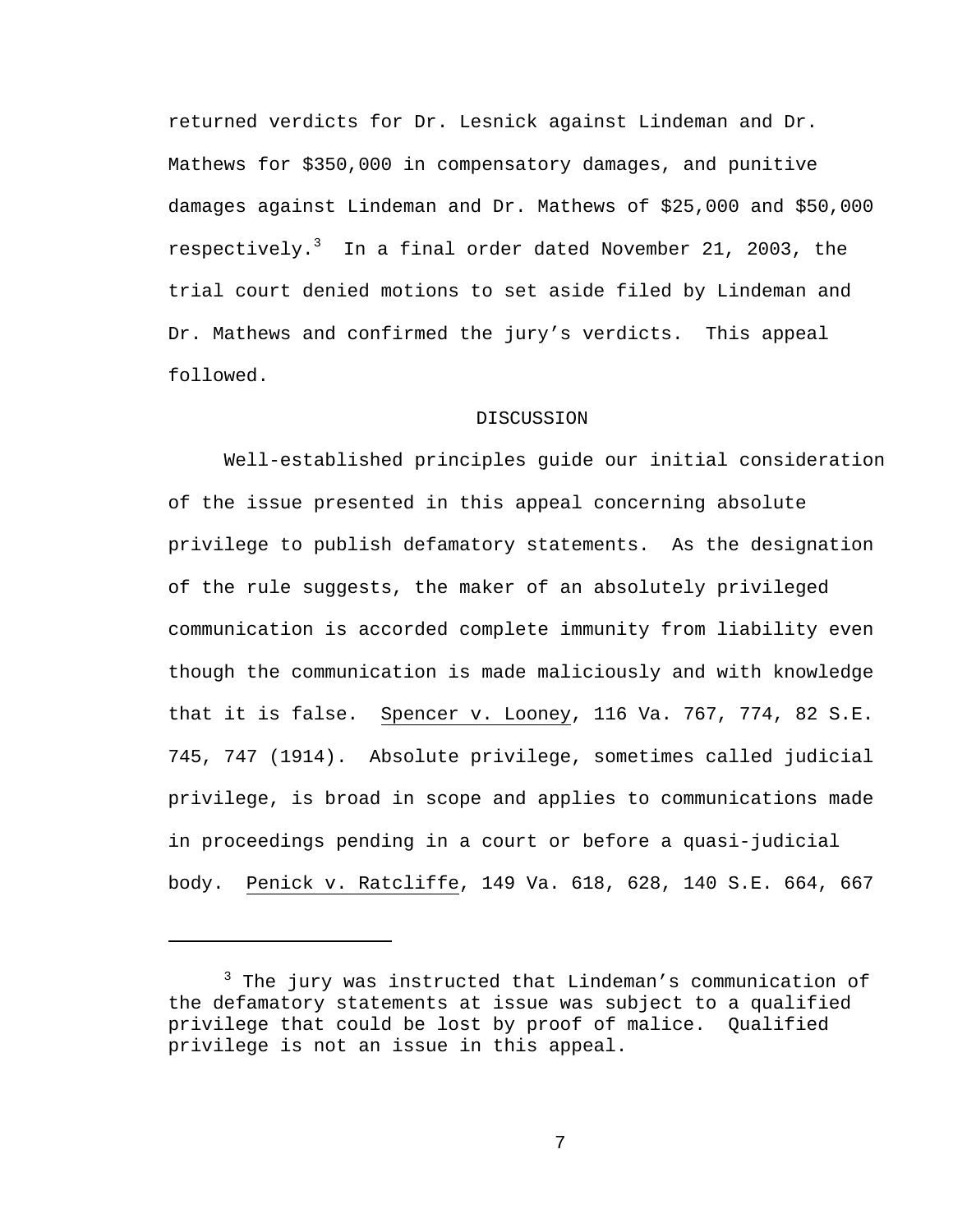(1927). If the communication is made in such a judicial proceeding, it need only be relevant and pertinent to the case to be protected by the privilege. Donohoe Construction Co. v. Mount Vernon Assocs., 235 Va. 531, 539, 369 S.E.2d 857, 861 (1988). "The reason for the rule of absolute privilege in judicial proceedings is to encourage unrestricted speech in litigation." Id. at 537, 369 S.E.2d at 860. In addition, absolute privilege is extended to statements made in the course of judicial proceedings because of the safeguards that exist in such proceedings, including liability for perjury and the applicability of the rules of evidence. Lockheed Information Management Systems Co. v. Maximus, Inc., 259 Va. 92, 101, 524 S.E.2d 420, 424-25 (2000).

Applying these principles in prior cases, as Lindeman correctly notes, we have extended the application of the absolute privilege well beyond the actual courtroom. See, e.g., Donohoe, 235 Va. at 539, 369 S.E.2d at 861-62 (statements contained in memorandum filed in connection with enforcement of mechanic's lien); Watt v. McKelvie, 219 Va. 645, 651, 248 S.E.2d 826, 829 (1978) (privilege protected third party whose statements are republished by another during a deposition). We are also of opinion that certain proceedings before the Commission involve a quasi-judicial body contemplated by the privilege because the Commission, upon receipt of evidence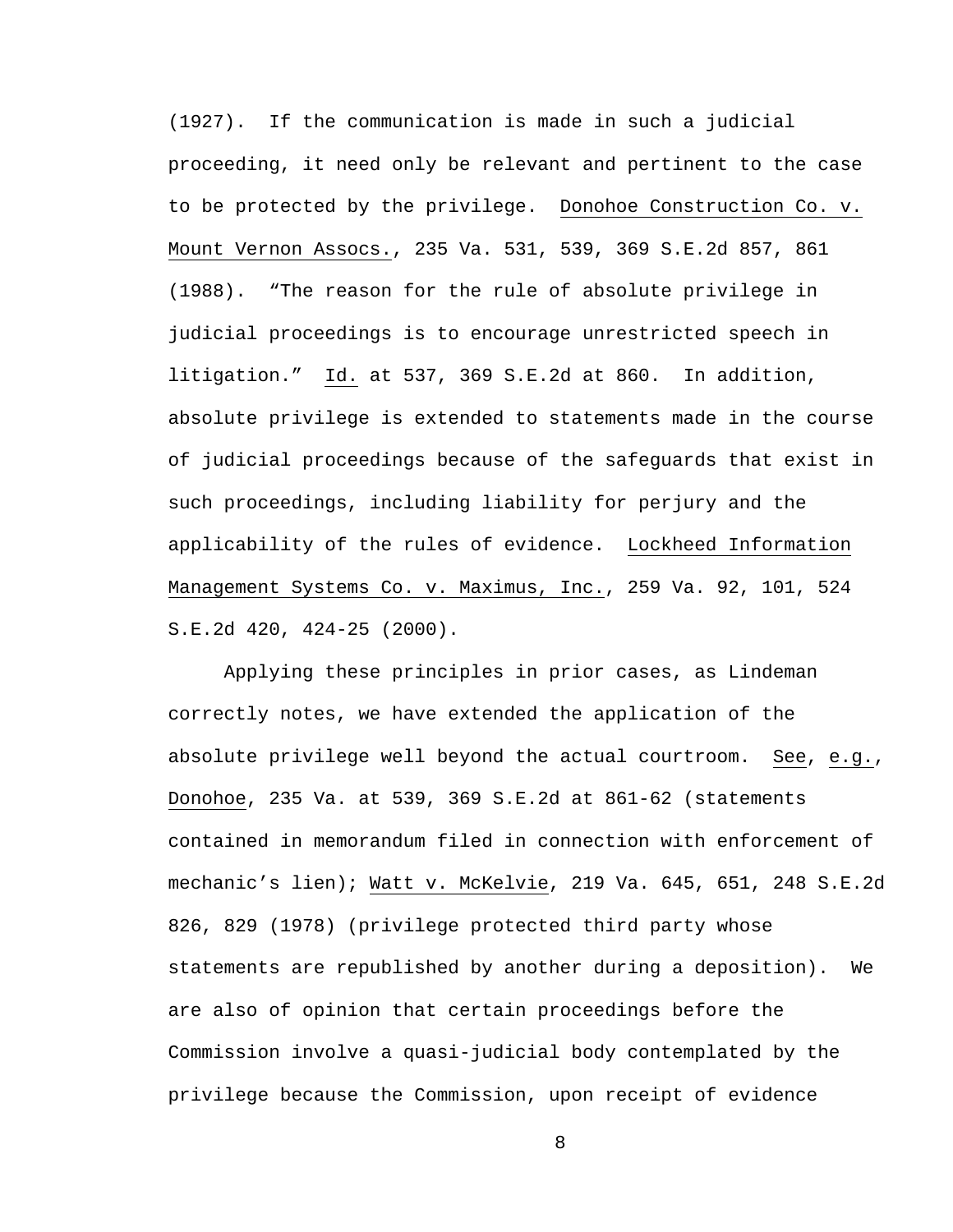submitted under penalty of perjury, resolves facts and legal disputes falling within its statutory authority between parties who seek to have their disputes over workers' compensation issues resolved by that body.

In the present case, Lindeman attributes great significance to the undisputed fact that the defamatory statements regarding Dr. Lesnick were made by Lindeman to his attorney. He does so in further support of his contention that he had engaged this attorney to represent him with regard to his desire to have Dr. Mathews designated as his authorized treating physician in place of Dr. Lesnick. The thrust of Lindeman's contentions is that he was protected by the absolute privilege because under the 1998 compensation award Lindeman was entitled to medical benefits "as long as necessary" and, therefore, a legal proceeding was pending continuously before the Commission. We disagree.

To accept Lindeman's assertions would require this Court to extend the absolute privilege to mere potential litigation. We decline to do so. The logical extension of Lindeman's contentions would effectively erode the absolute privilege to permit defamatory communications to be made with impunity merely upon an assertion that litigation might be subsequently initiated.

When Lindeman gave the memoranda to Shea, no claim had been filed with or was pending before the Commission. The fact that